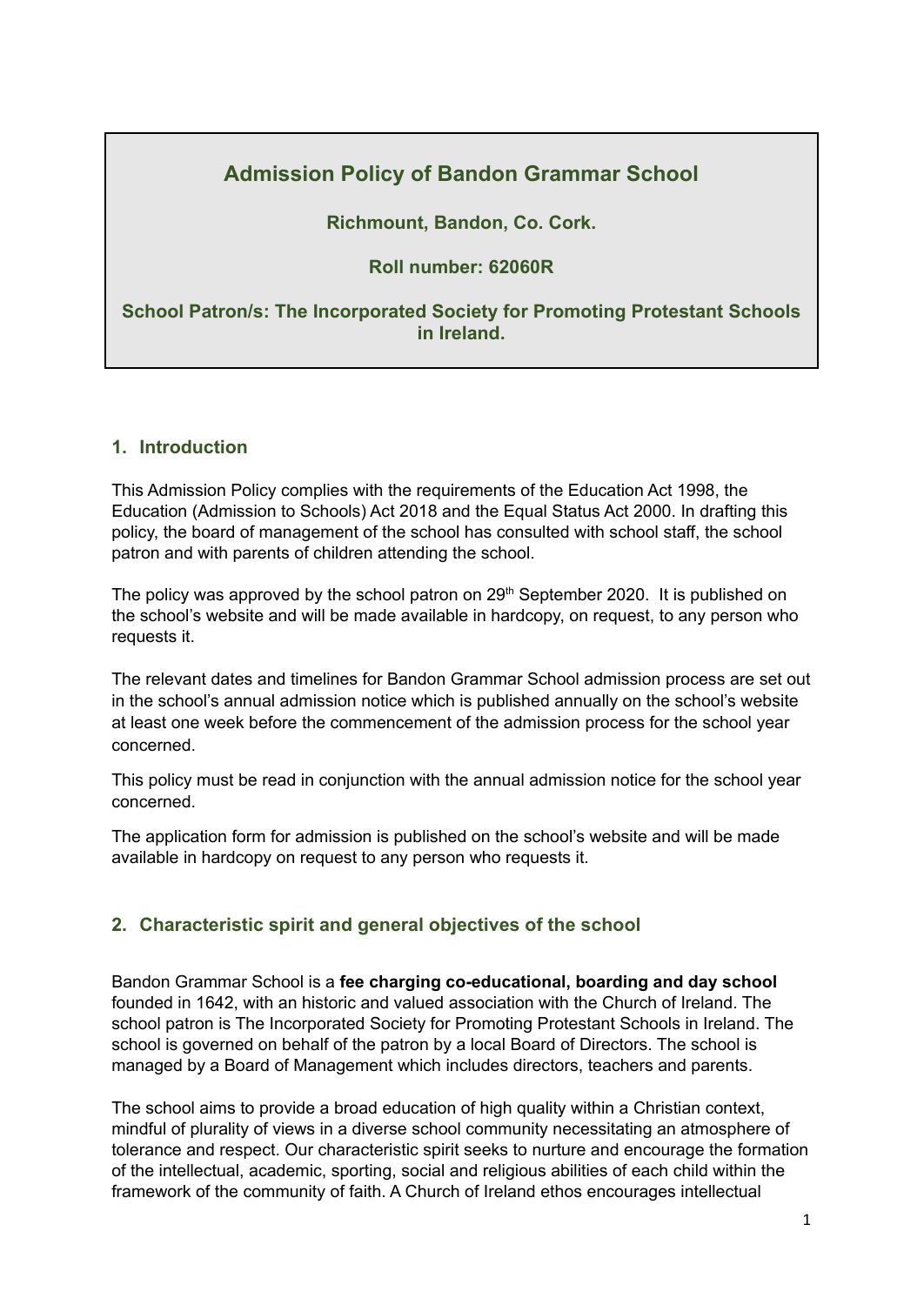diversity of thought and encourages the individual to seek to understand themselves, the world around them and the connection between the world and the Divine. This understanding of school ethos promotes pluralism in thought and living, in the context of a Christian school community. Drawing on its Anglican tradition, the school encourages home/family involvement, highlighting the importance of the family/home in the social and emotional development of the child, and more broadly, the community of the school and church.

In accordance with S.15 (2) (b) of the Education Act 1998, The Board of Management and Board of Directors of Bandon Grammar School shall uphold, and be accountable to the patron for so upholding, the characteristic spirit of the school as determined by the cultural, educational, moral, religious, social, linguistic and spiritual values and traditions which inform and are characteristic of the objectives and conduct of the school.

### **Mission and Purpose**

Bandon Grammar School will promote excellence in all, enabling students to deliver their best in academic results, sport, the arts or science. Students will be the best they can be in their preferred field.

It will deliver its purpose by:

- 1. Promoting a culture of tolerance and respect for all stakeholders
- 2. Providing facilities and resources to enable excellent outcomes and ensure the IT infrastructure and curriculum remains at the leading edge of Irish schools to equip students for a rapidly changing world
- 3. Utilising the support of staff, teachers, parents and the wider community
- 4. Ensuring the wider social, emotional, moral and spiritual development of students to promote a mature and caring group of young people in society
- 5. Deliver policies to ensure a sustainable future for the school in the long term
- 6. Maintain a safe environment, which promotes physical & emotional wellbeing

### **3. Admission Statement**

Bandon Grammar School will not discriminate in its admission of a student to the school on any of the following:

- (a) the gender ground of the student or the applicant in respect of the student concerned,
- (b) the civil status ground of the student or the applicant in respect of the student concerned,
- (c) the family status ground of the student or the applicant in respect of the student concerned,
- (d) the sexual orientation ground of the student or the applicant in respect of the student concerned,
- (e) the religion ground of the student or the applicant in respect of the student concerned,
- (f) the disability ground of the student or the applicant in respect of the student concerned,
- (g) the ground of race of the student or the applicant in respect of the student concerned,
- (h) the Traveller community ground of the student or the applicant in respect of the student concerned, or
- (i) the ground that the student or the applicant in respect of the student concerned has special educational needs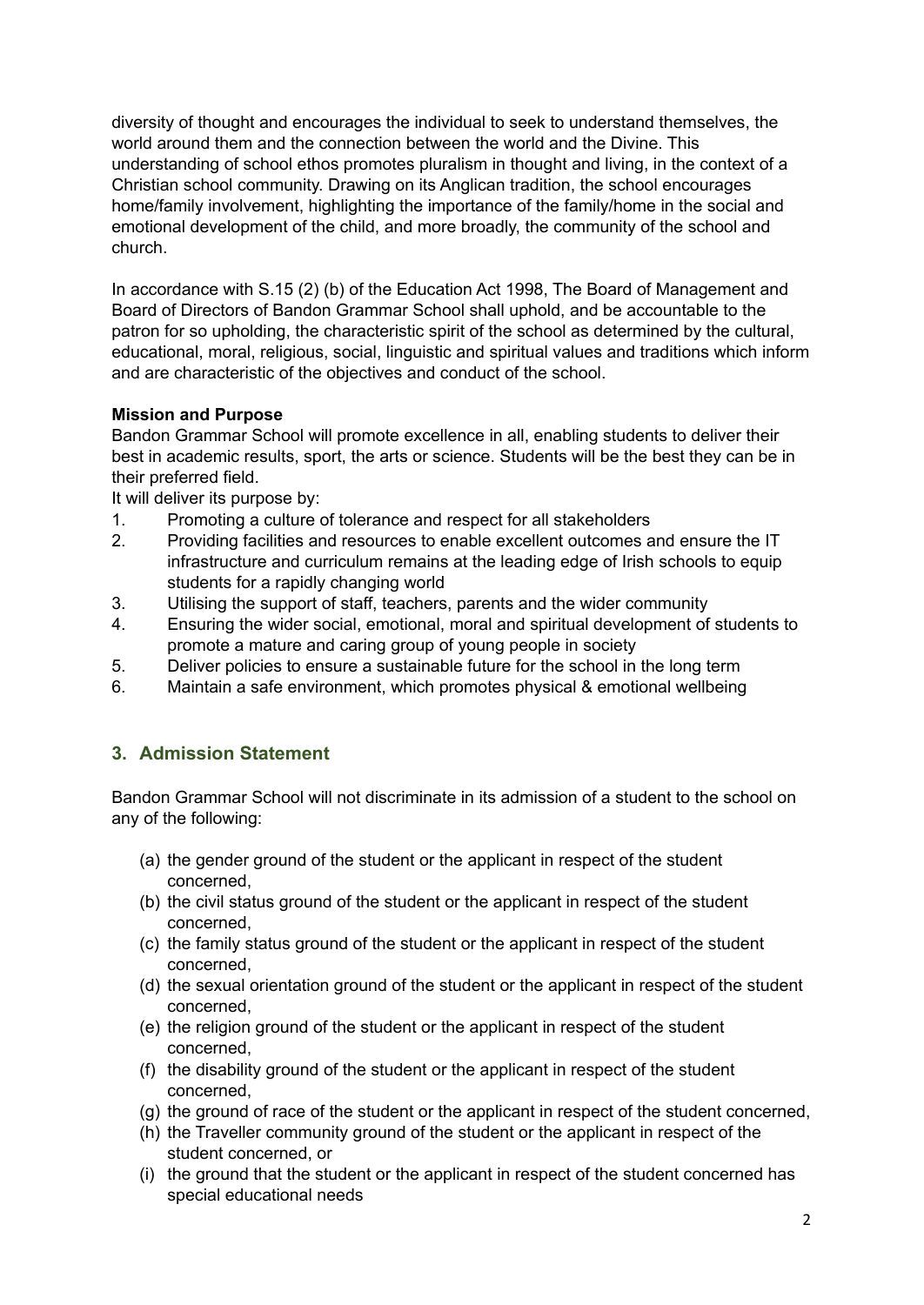As per section 61 (3) of the Education Act 1998, 'civil status ground', 'disability ground', 'discriminate', 'family status ground', 'gender ground', 'ground of race', 'religion ground', 'sexual orientation ground' and 'Traveller community ground' shall be construed in accordance with section 3 of the Equal Status Act 2000.

#### **Post-primary denominational schools**

Bandon Grammar School is a school whose objective is to provide education in an environment which promotes certain religious values and does not discriminate where it admits a student of Church of Ireland and other protestant denominations recognised by the Secondary Education Committee for state grant purposes in preference to others.

Bandon Grammar School is a school whose objective is to provide education in an environment which promotes certain religious values and does not discriminate where it refuses to admit as a student a person who is not Church of Ireland and other protestant denominations recognised by the Secondary Education Committee for State Grant purposes and it is proved that the refusal is essential to maintain the ethos of the school.

## **4. Categories of Special Educational Needs catered for in the school/special class**

The Minister of Education and Skills has not established a class to provide an education exclusively in a Special Education Needs setting.

The school has an extensive SEN programme within the mainstream.

## **5. Admission of Students**

This school shall admit each student seeking admission except where –

- a) the school is oversubscribed (please see [section](#page-2-0)  $6$  below for further details)
- b) a parent of a student, when required by the principal in accordance with section 23(4) of the Education (Welfare) Act 2000, fails to confirm in writing that the code of behaviour of the school is acceptable to him or her and that he or she shall make all reasonable efforts to ensure compliance with such code by the student

Bandon Grammar School is a Church of Ireland managed school and may refuse to admit as a student a person who is not of a protestant denomination recognised as such by the Secondary Education Committee where it is proved that the refusal is essential to maintain the ethos of the school.

## <span id="page-2-0"></span>**6. Oversubscription**

In the event that the school is oversubscribed, the school will, when deciding on applications for admission, apply the following selection criteria in the order listed below to those applications that are received within the timeline for receipt of applications as set out in the school's annual admission notice: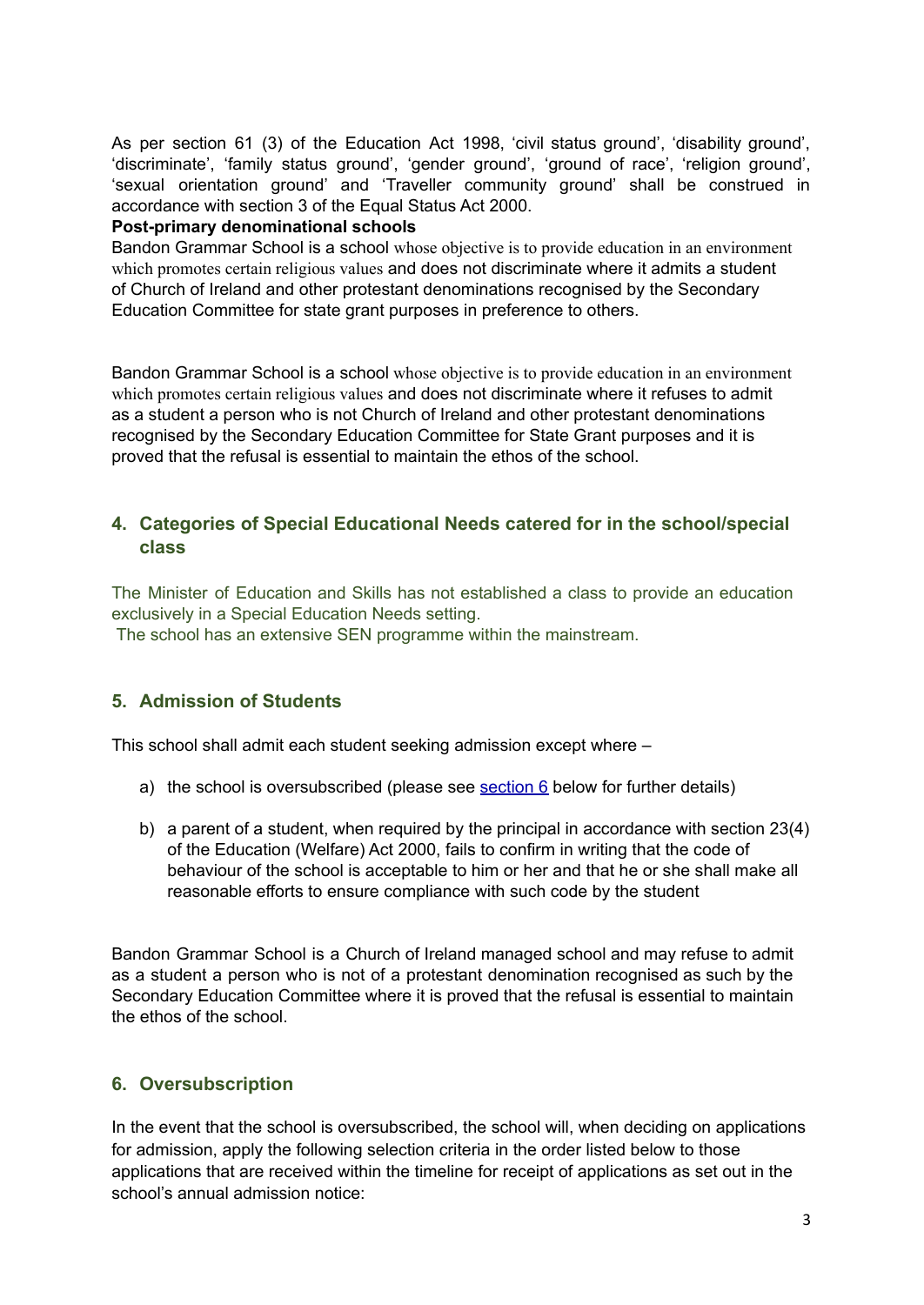### **Selection Criteria in order of Priority. Boarding and Day Pupils.**

- 1. Members of the Church of Ireland and other Protestant denominations including inter-church families as recognised by the Secondary Education Committee
- 2. Siblings of current pupils
- 3. Siblings of past pupils
- 4. Children of past pupils (Limited to 25% of total intake)
- 5. Children within the catchment area for school transport
- 6. All other applicants

Note: For applicants for Boarding a visit to view facilities and an interview is recommended.

In the event that there are two or more students tied for a place or places in any of the selection criteria categories above (the number of applicants exceeds the number of remaining places), the following arrangements will apply:

A lottery draw will be conducted for each selection criteria imparted by oversubscription supervised by a member of the school independent interview chairperson nominees. A list in order of those drawn will be compiled and parents of those applicants informed of their place on the waiting list.

### **7. What will not be considered or taken into account**

In accordance with section 62(7)(e) of the Education Act, the school will not consider or take into account any of the following in deciding on applications for admission or when placing a student on a waiting list for admission to the school:

- (a) a student's prior attendance at a pre-school or pre-school service, including naíonraí,
- (b) the payment of fees or contributions (howsoever described) to the school; other than in relation to the fee charging nature of the school as set out on the school policy on fees
- (c) a student's academic ability, skills or aptitude;
- (d) the occupation, financial status, academic ability, skills or aptitude of a student's parents;
- (e) a requirement that a student, or his or her parents, attend an interview, open day or other meeting as a condition of admission; other than in the case of admission to the residential element of the boarding school
- (f) a student's connection to the school by virtue of a member of his or her family attending or having previously attended the school; other than, on (1) siblings of a student attending or having attended the school and/or (2) parents of a student having attended the school.

In relation to (2) parents having attended, the school may only apply to a maximum of 25% of the available spaces as set out in the school's annual admission notice.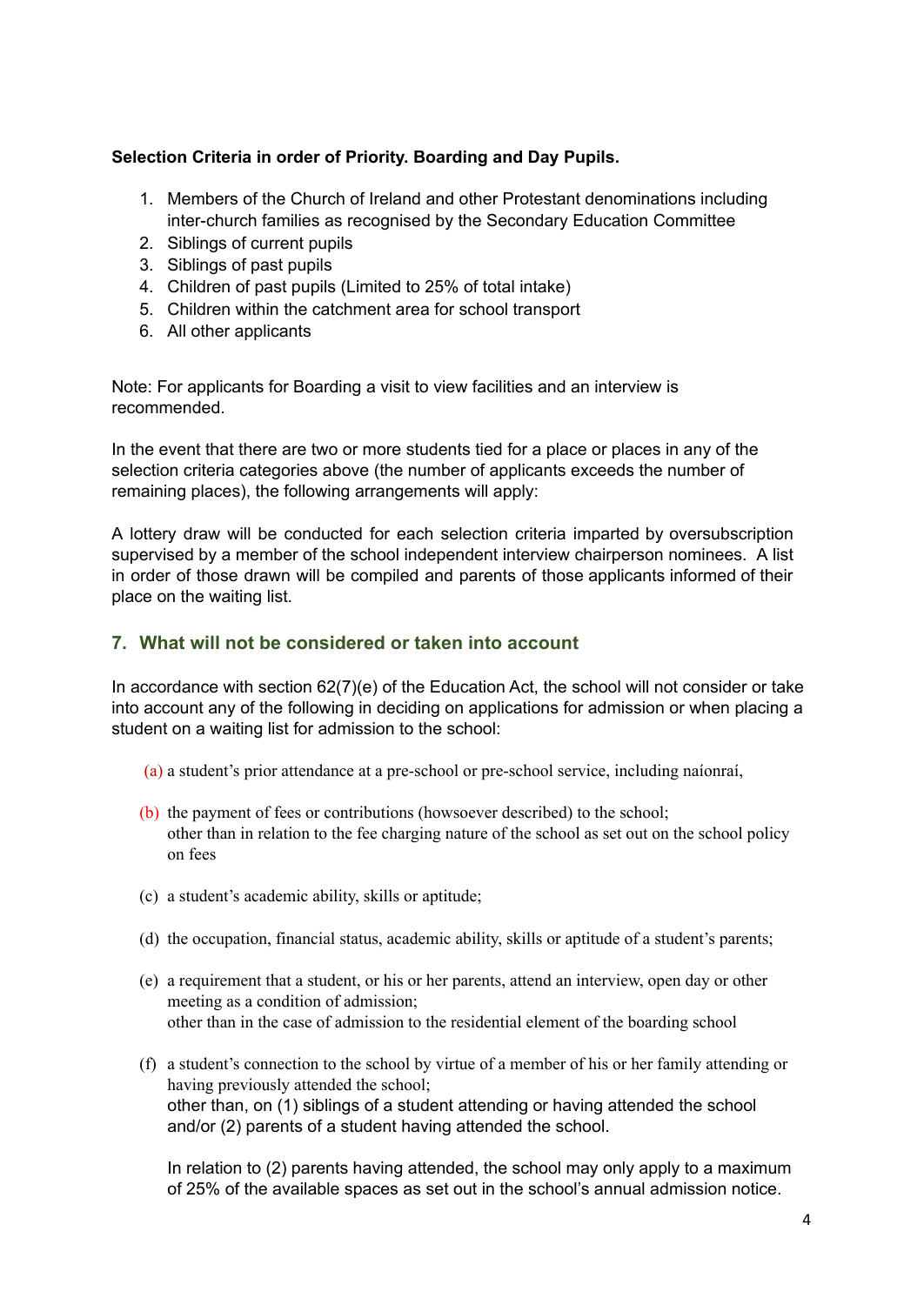(g) the date and time on which an application for admission was received by the school,

This is subject to the application being received at any time during the period specified for receiving applications set out in the annual admission notice of the school for the school year concerned.

This is also subject to the school making offers based on existing waiting lists (up until 31<sup>st</sup> January 2025 only).

### **8. Decisions on applications**

All decisions on applications for admission to Bandon Grammar School will be based on the following:

- **●** Our school's admission policy
- **●** The school's annual admission notice (where applicable)
- **●** The information provided by the applicant in the school's official application form received during the period specified in our annual admission notice for receiving applications

(Please see [section](#page-6-0) 14 below in relation to applications received outside of the admissions period and [section](#page-6-1) 15 below in relation to applications for places in years other than the intake group.)

Selection criteria that are not included in our school admission policy will not be used to make a decision on an application for a place in our school.

#### **9. Notifying applicants of decisions**

Applicants will be informed in writing as to the decision of the school, within the timeline outlined in the annual admissions notice.

If a student is not offered a place in our school, the reasons why they were not offered a place will be communicated in writing to the applicant, including, where applicable, details of the student's ranking against the selection criteria and details of the student's place on the waiting list for the school year concerned.

Applicants will be informed of the right to seek a review/right of appeal of the school's decision (see [section](#page-7-0) 18 below for further details).

#### <span id="page-4-0"></span>**10. Acceptance of an offer of a place by an applicant**

In accepting an offer of admission from Bandon Grammar School, you must indicate—

(i) whether or not you have accepted an offer of admission for another school or schools. If you have accepted such an offer, you must also provide details of the offer or offers concerned and

(ii) whether or not you have applied for and awaiting confirmation of an offer of admission from another school or schools, and if so, you must provide details of the other school or schools concerned.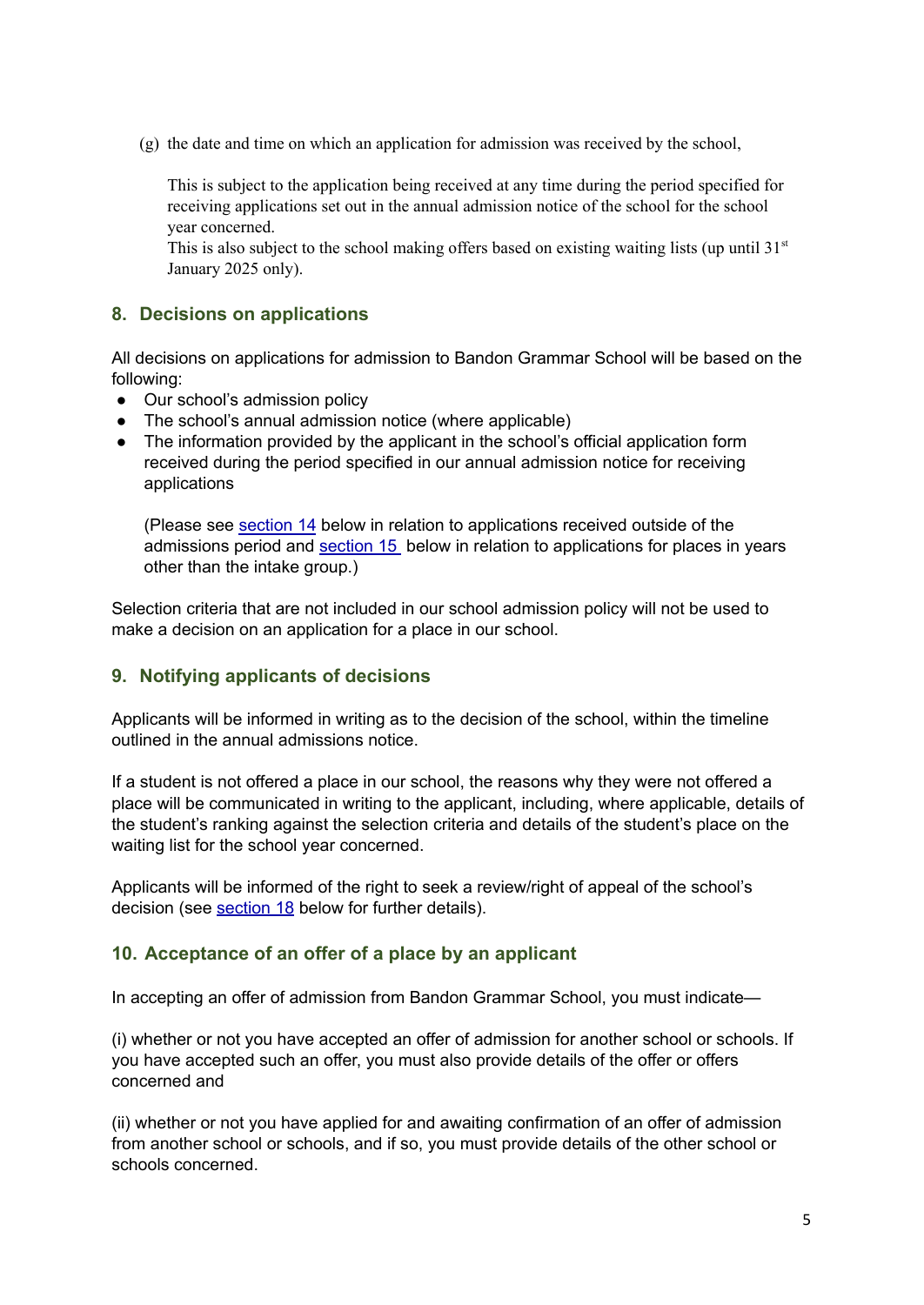## **11. Circumstances in which offers may not be made or may be withdrawn**

An offer of admission may not be made or may be withdrawn by Bandon Grammar School where—

- (i) it is established that information contained in the application is false or misleading.
- (ii) an applicant fails to confirm acceptance of an offer of admission on or before the date set out in the annual admission notice of the school.
- (iii) the parent of a student, when required by the principal in accordance with section 23(4) of the Education (Welfare) Act 2000, fails to confirm in writing that the code of behaviour of the school is acceptable to him or her and that he or she shall make all reasonable efforts to ensure compliance with such code by the student; or
- (iv) an applicant has failed to comply with the requirements of 'acceptance of an offer' as set out in [section](#page-4-0) 10 above.
- (v) 'The board of management has a duty of care to ensure as far as practicable the health and safety of the students and staff of the school. In addition, the board of management is required under section 15(1) of the Education Act 1998 to provide, or cause to be provided, an appropriate education for each student at the school for which that board has responsibility.

An application for admission may be refused, therefore, where the admission of the applicant would post a significant risk to the health and safety of the applicant or students and staff of the school, or risk significantly interfering with the right of other students to an appropriate education.'

### **12.Sharing of Data with other schools**

Applicants should be aware that section 66(6) of the Education (Admission to Schools) Act 2018 allows for the sharing of certain information between schools in order to facilitate the efficient admission of students.

Section 66(6) allows a school to provide a patron or another board of management with a list of the students in relation to whom:

- (i) an application for admission to the school has been received
- (ii) an offer of admission to the school has been made, or
- (iii) an offer of admission to the school has been accepted.

The list may include any or all of the following:

- (i) the date on which an application for admission was received by the school;
- (ii) the date on which an offer of admission was made by the school;
- (iii) the date on which as offer of admission was accepted by an applicant;

(iv) a student's personal details including his or her name, address, date of birth and personal public service number (within the meaning of Section 262 of the Social Welfare Consolidation Act 2005).

## **13.Waiting list in the event of oversubscription**

In the event of there being more applications to the school year concerned than places available, a waiting list of students whose applications for admission to Bandon Grammar School were unsuccessful due to the school being oversubscribed will be compiled and will remain valid for the school year in which admission is being sought.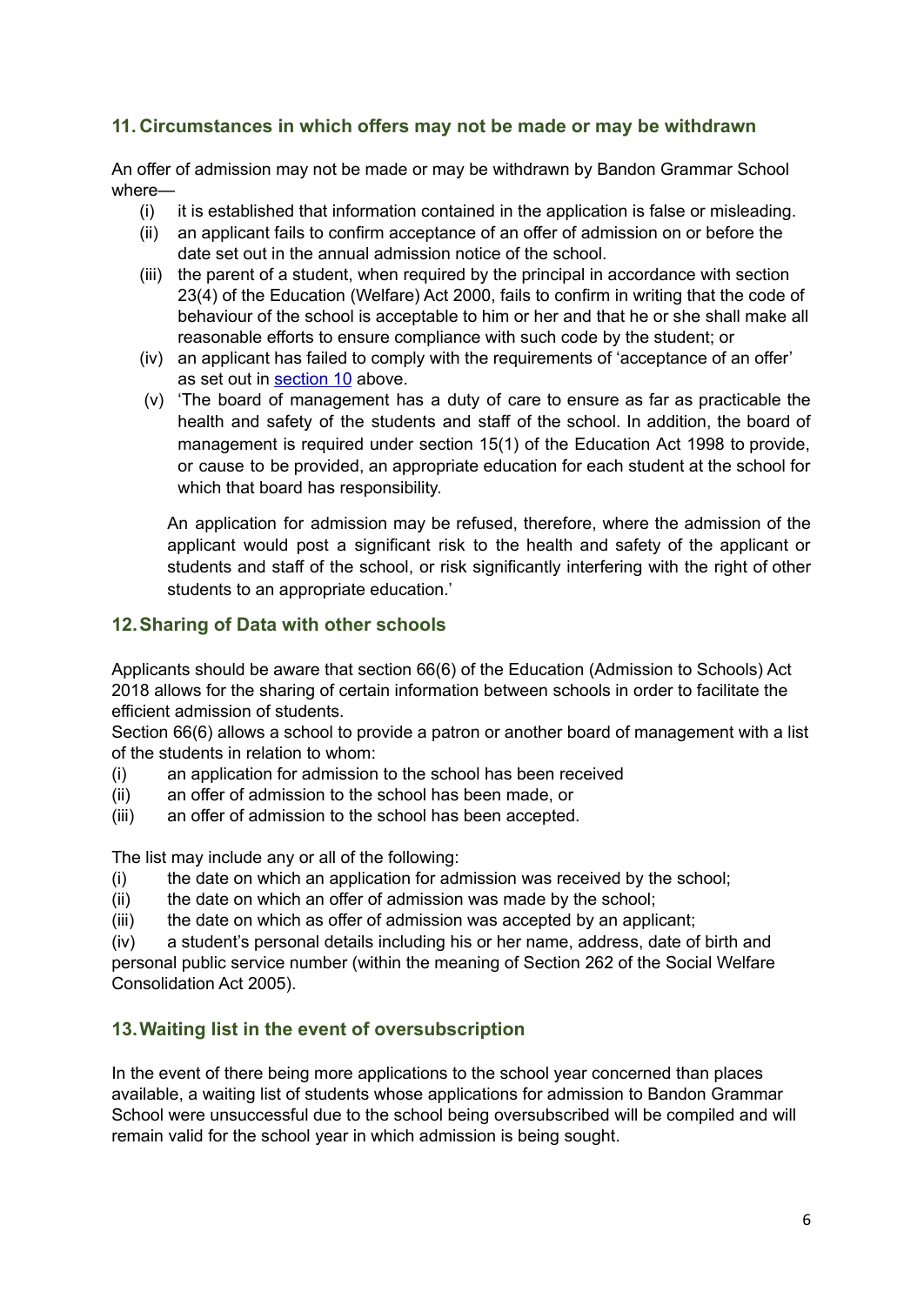Placement on the waiting list of Bandon Grammar School is in the order of priority assigned to the students' applications after the school has applied the selection criteria in accordance with this admission policy.

Offers of any subsequent places that become available for and during the school year in relation to which admission is being sought will be made to those students on the waiting list, in accordance with the order of priority in relation to which the students have been placed on the list.

### <span id="page-6-0"></span>**14.Late Applications**

All applications for admission received after the closing date as outlined in the annual admission notice will be considered and decided upon in accordance with our school's admissions policy, the Education Admissions to School Act 2018 and any regulations made under that Act.

Late applicants will be notified of the decision in respect of their application not later than three weeks after the date on which the school received the application. Late applicants will be offered a place if there is a place available. In the event that there is no place available, the name of the applicant will be added to the waiting list.

## <span id="page-6-1"></span>**15.Procedures for admission of students to other years and during the school year**

(i) The procedures of the school in relation to the admission of students who are not already admitted to the school to classes or years other than the school's intake group are as follows:

Applications will normally be made by February  $1<sup>st</sup>$  of the year prior of entry and a decision communicated to the applicant's parents within 3 working weeks

(a) The criteria and procedures set out in sections 3, 4, 5, 6 and 7 will apply

(b) A visit to the school and interviews are recommended for new applicants to boarding

(c) Information and records (Education passport) are obtained from the students' previous schools

(d) The move is in the best interest of the child, especially where subject options are concerned and special education needs can be met appropriately

(ii) The procedures of the school in relation to the admission of students who are not already admitted to the school, after the commencement of the school year in which admission is sought, are as follows: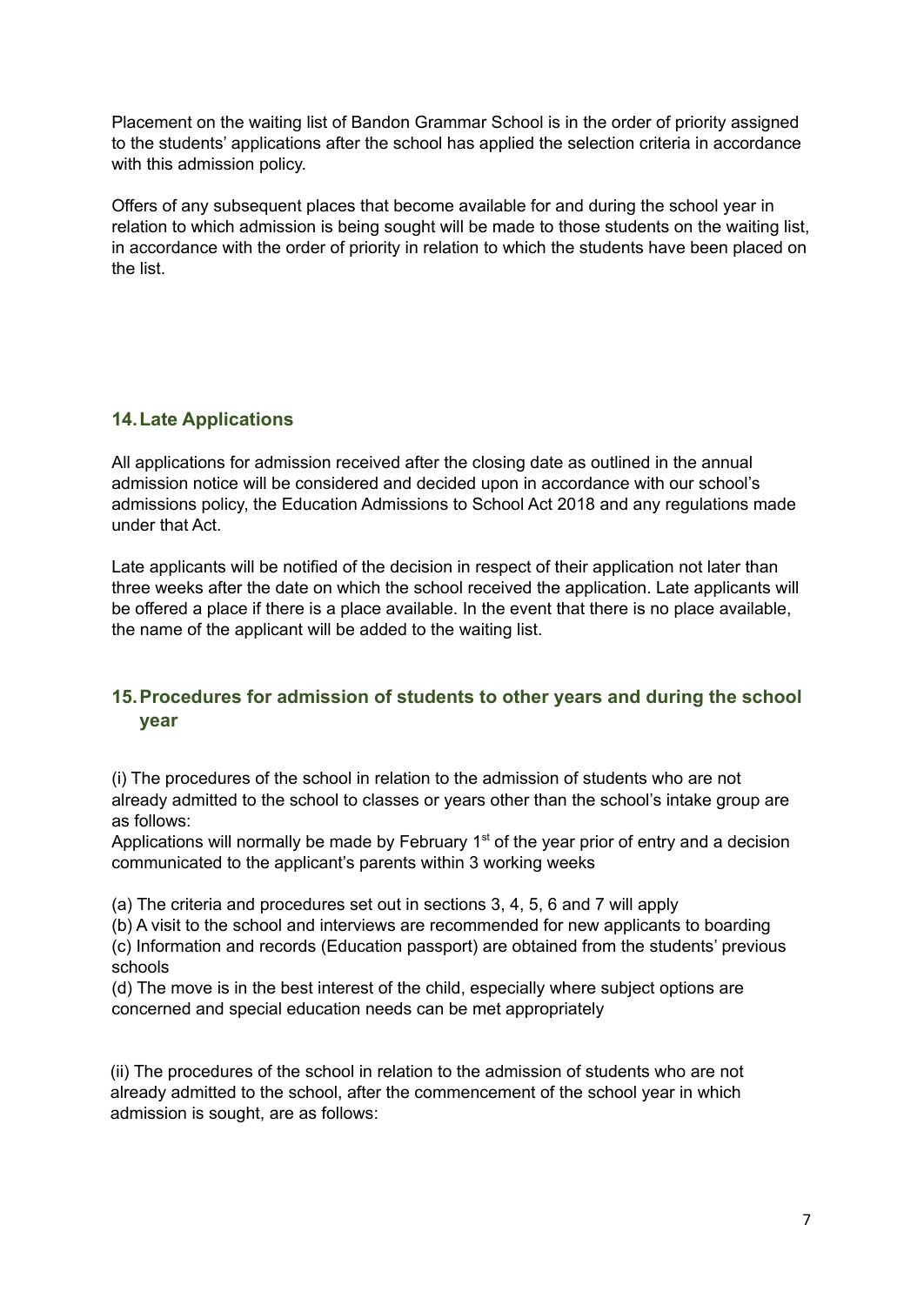- (a) Entry will normally be at the start of the school year. Mid stream admission during the school year will only be considered in exceptional circumstances. Such circumstances may include where a family relocates to live in the area.
- (b) The criteria set out at sections 3, 4, 5, 6, 7 and 15 (i), (b), (c), (d) and (e) will apply

(iii) 'The board of management has a duty of care to ensure as far as practicable the health

and safety of the students and staff of the school. In addition, the board of management is required under section 15(1) of the Education Act 1998 to provide, or cause to be provided, an appropriate education for each student at the school for which that board has responsibility.

An application for admission may be refused, therefore, where the admission of the applicant would post a significant risk to the health and safety of the applicant or students and staff of the school, or risk significantly interfering with the right of other students to an appropriate education.'

### **16.Declaration in relation to the fees**

The board of Bandon Grammar School or any persons acting on its behalf in accordance with section 64 of the Education (Admission to Schools) Act 2018, may charge fees for or seek payment as a condition of :-

- (a) an application for admission of a student to the school, (non refundable)
- (b) a deposit on acceptance of a place, refundable on final account
- (c) school fees and extra charges for continued enrolment of a student in the school

#### **17. Arrangements regarding students not attending religious instruction**

Bandon Grammar School provides Religious Education but not religious instruction in any faith. Religious instruction, preparation for confirmation etc. remains a private matter.

#### <span id="page-7-0"></span>**18. Reviews/appeals**

#### **Review of decisions by the Board of Management**

The parent of the student, or in the case of a student who has reached the age of 18 years, the student, may request the board to review a decision to refuse admission. Such requests must be made in accordance with Section 29C of the Education Act 1998.

The timeline within which such a review must be requested and the other requirements applicable to such reviews are set out in the procedures determined by the Minister under section 29B of the Education Act 1998 which are published on the website of the Department of Education and Skills.

The board will conduct such reviews in accordance with the requirements of the procedures determined under Section 29B and with section 29C of the Education Act 1998.